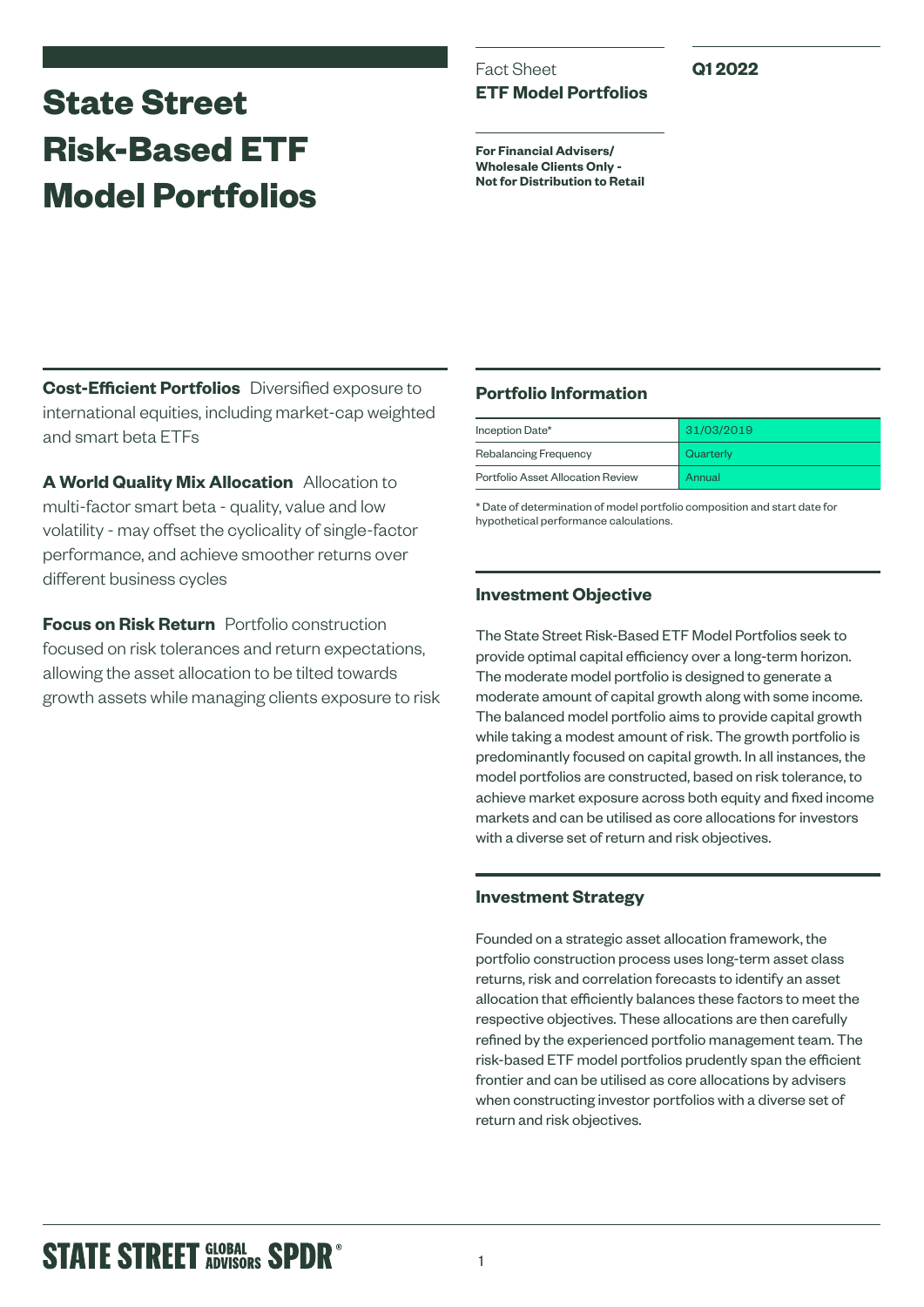#### **Hypothetical Model Portfolio Allocations**



| <b>Ticker</b> | <b>Asset Class</b>  |                                 | <b>ETF Name</b>                                        | <b>Moderate</b><br>(%) | <b>Balanced</b><br>$(\% )$ | Growth<br>$(\% )$ |
|---------------|---------------------|---------------------------------|--------------------------------------------------------|------------------------|----------------------------|-------------------|
|               | <b>Equities</b>     |                                 |                                                        | 55.0                   | 67.5                       | 80.0              |
| <b>QMIX</b>   |                     | <b>International Equities</b>   | SPDR MSCI World Quality Mix Fund                       | 25.0                   | 30.0                       | 35.0              |
| <b>STW</b>    |                     | <b>Australian Equities</b>      | SPDR S&P/ASX 200 Fund                                  | 25.0                   | 30.0                       | 35.0              |
| <b>VGE</b>    |                     | <b>Emerging Market Equities</b> | Vanguard FTSE Emerging Markets Shares ETF              | 5.0                    | 7.5                        | 10.0              |
|               | <b>Fixed Income</b> |                                 |                                                        | 30.0                   | 20.0                       | 15.0              |
| <b>GOVT</b>   |                     | Australian Government Bonds     | SPDR S&P/ASX Australian Government Bond Fund           | 15.0                   | 10.0                       | 5.0               |
| <b>VACF</b>   |                     | Australian Credit               | Vanguard Australian Corporate Fixed Interest Index ETF | 15.0                   | 10.0                       | 10.0              |
|               | Cash                |                                 |                                                        | 15.0                   | 12.5                       | 5.0               |
| <b>BILL</b>   |                     | <b>Enhanced Cash</b>            | iShares Core Cash ETF                                  | 12.5                   | 10.0                       | 2.5               |
|               |                     | Cash                            | Cash Liquidity Implementation                          | 2.5                    | 2.5                        | 2.5               |

| <b>Moderate</b><br><b>Key Information</b> |              | <b>Balanced</b> | Growth        |
|-------------------------------------------|--------------|-----------------|---------------|
| Weighted Average Management Costs         | $0.23%$ p.a. | $0.24\%$ p.a.   | $0.27\%$ p.a. |
| Minimum Investment Horizon                | 3-5 years    | 5 years         | 5 years       |

Source: State Street Global Advisors and Bloomberg Finance L.P. as of 31 March 2022

**Important Information: Model Portfolio Allocations presented above are hypothetical and have been provided for illustrative purposes only. They do not reflect the results of the actual trading of any account or group of accounts and actual results could differ substantially.**

A model portfolio is an allocation to a list of funds that are group together. Where a model portfolio is offered on an investment platform, investors who select it effectively instruct the platform operator to acquire units in the ETFs that comprise the model portfolio. The model portfolio described above has not yet been implemented by State Street, so the results are hypothetical.

The actual results of accounts managed by the Platform or Managed Accounts provider ("Provider") that receives access to the models may differ substantially from the hypothetical results for a variety of reasons including, but not limited to, the Provider's decision to exercise its discretion to implement a model in a way that differs from the information provided by State Street.

State Street cannot guarantee any payment of dividends, which is subject to the dividend payment policy of the individual issuers of the underlying ETFs and the Provider.

**Model Portfolio Allocations** shown are the "target" asset allocations used in the hypothetical State Street Risk-Based ETF Model Portfolio. The model portfolio "target" allocations will be reviewed every 12 months and reset on the last business day of each quarter, using State Street's strategic asset allocation process, and will be subject to change with market movements thereafter until the next calendar rebalancing.

Equity asset classes include, but are not limited to, Australian equity, international equity and REITs. Fixed income asset classes include, but are not limited to, investment grade bonds, high yield bonds, convertible bonds, emerging market debt, inflation protected bonds and cash.

**Weighted Average Management Costs** is the weighted average management costs of the underlying individual ETF's included in the model portfolios. Please note: • The ETF management fees are as of 01 October 2021 and are subject to change.

• Such fees are not inclusive of third party platform or managed accounts provider administration or associated trading costs.

• Weighted Average Management Cost is subject to change with Asset Allocation, and market movements.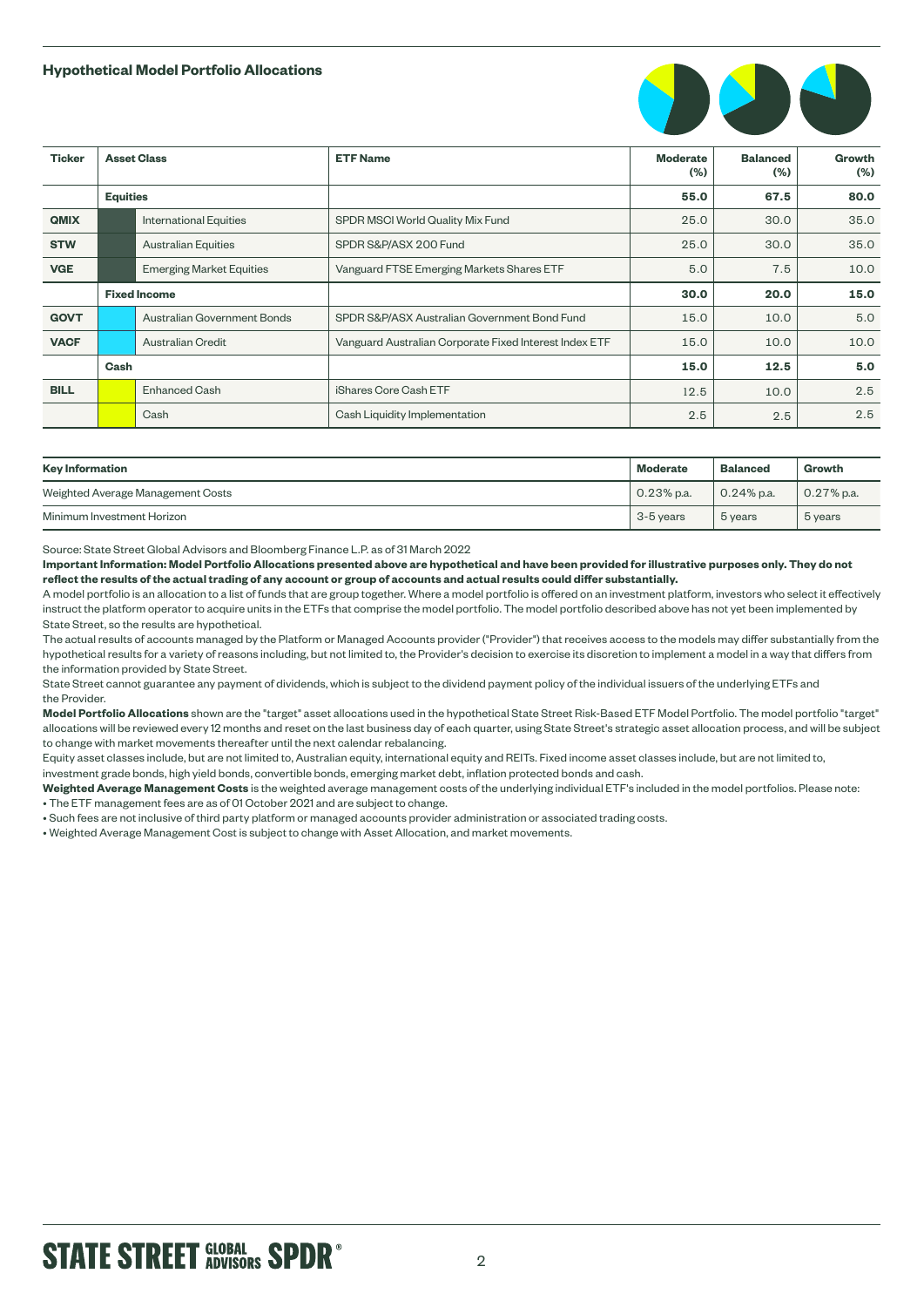#### **Hypothetical Model Portfolio Performance**

|                                                               | 1 Month<br>(%) | <b>3 Months</b><br>$(\% )$ | <b>YTD</b><br>(%) | 1 Year<br>(%) p.a. | 3 Years<br>(%) p.a. | 5 Years<br>(%) p.a.      | <b>Since</b><br>Inception<br>(%) p.a. |
|---------------------------------------------------------------|----------------|----------------------------|-------------------|--------------------|---------------------|--------------------------|---------------------------------------|
| State Street Moderate ETF Model Portfolio Total Return        | 0.96           | $-3.04$                    | $-3.04$           | 4.90               | 5.98                |                          | 5.98                                  |
| Moderate Portfolio Growth Return                              | 0.67           | $-3.42$                    | $-3.42$           | 2.49               | 3.25                | $\overline{\phantom{0}}$ | 3.25                                  |
| Moderate Portfolio Distribution Return                        | 0.30           | 0.38                       | 0.38              | 2.41               | 2.73                |                          | 2.73                                  |
| <b>Moderate Composite Index Total Return</b>                  | 0.24           | $-3.32$                    | $-3.32$           | 4.70               | 6.07                | $\overline{a}$           | 6.07                                  |
| <b>State Street Balanced ETF Model Portfolio Total Return</b> | 1.65           | $-2.84$                    | $-2.84$           | 6.78               | 7.21                | $\qquad \qquad$          | 7.21                                  |
| <b>Balanced Portfolio Growth Return</b>                       | 1.31           | $-3.25$                    | $-3.25$           | 4.09               | 4.26                | $\overline{\phantom{a}}$ | 4.26                                  |
| <b>Balanced Portfolio Distribution Return</b>                 | 0.34           | 0.42                       | 0.42              | 2.70               | 2.94                | $\overline{a}$           | 2.94                                  |
| <b>Balanced Composite Index Total Return</b>                  | 0.82           | $-3.18$                    | $-3.18$           | 6.51               | 7.26                |                          | 7.26                                  |
| <b>State Street Growth ETF Model Portfolio Total Return</b>   | 2.19           | $-2.87$                    | $-2.87$           | 8.38               | 8.41                |                          | 8.41                                  |
| Growth Portfolio Growth Return                                | 1.80           | $-3.35$                    | $-3.35$           | 5.31               | 5.16                |                          | 5.16                                  |
| Growth Portfolio Distribution Return                          | 0.39           | 0.48                       | 0.48              | 3.07               | 3.26                | $\overline{a}$           | 3.26                                  |
| <b>Growth Composite Index Total Return</b>                    | 1.25           | $-3.28$                    | $-3.28$           | 8.06               | 8.44                | $\overline{a}$           | 8.44                                  |

#### **Hypothetical Growth of \$10K**



Source: State Street Global Advisors, as of 31 March 2022

Model Inception Date: 31 March, 2019.

**Past performance is not an indicator of future performance.**

**Important Information: Model Portfolio Performance presented above is hypothetical and has been provided for illustrative purposes only, it does not reflect the results of the actual trading of any account or group of accounts and actual results could differ substantially.**

**Model Inception Date:** Date of determination of model portfolio composition and start date for hypothetical performance calculations.

**Composite Index Total Returns** were calculated as a weighted average return by mathematically combining each underlying ETFs index returns multiplied by its Blended Composite Index weight on a monthly basis. Index returns do not reflect the deduction of any fees or expenses. Index returns reflect capital gains and losses, income, and the reinvestment of dividends.

**The hypothetical State Street Risk-Based ETF Model Portfolio Total Returns** are the sum of Growth Return and Distribution Return, and reflect the investment strategy decisions made by State Street's investment professionals for each performance period presented. Returns greater than one year are annualised. The hypothetical model portfolio performance was achieved by mathematically combining the actual performance data of the underlying ETFs multiplied by the hypothetical model portfolio weights allocated to each ETF on a monthly basis. The performance assumes that all dividend distributions paid by the underlying ETFs were reinvested and is calculated gross of trading fees but does not reflect spreads or broker commissions for the hypothetical sale and purchase of the underlying ETFs or any other fees which would be charged by the product provider.

State Street has chosen to use the actual historic performance of the underlying ETFs rather than the underlying ETFs index performance to ensure that the model portfolios reflect as closely as possible of any actual investments that follow the model portfolio strategy, by reflecting differences such as tracking error of the underlying ETFs relative to the underlying ETFs indices.

**Growth Returns** reflect the returns related to the capital appreciation of the model portfolio's hypothetical investments.

**Distribution Returns** reflect the returns related to the dividends paid by the model portfolio's hypothetical investments and may differ from the distributions made by the Provider.

**The hypothetical Growth of \$10,000 chart** shows the cumulative hypothetical Total Returns over the period presented, and reflects the investment strategy decisions made by State Street's investment professionals.

**Limitation of hypothetical results** Hypothetical results have inherent limitations because they do not reflect actual trading by State Street during the period described and may not reflect the impact that material economic and market factors might have had on State Street's decision-making if it was actually managing clients' money pursuant to the strategies. There is no guarantee that any of the investment strategies will be successful and investors should be aware that they can lose money investing assets in accordance with the strategies.